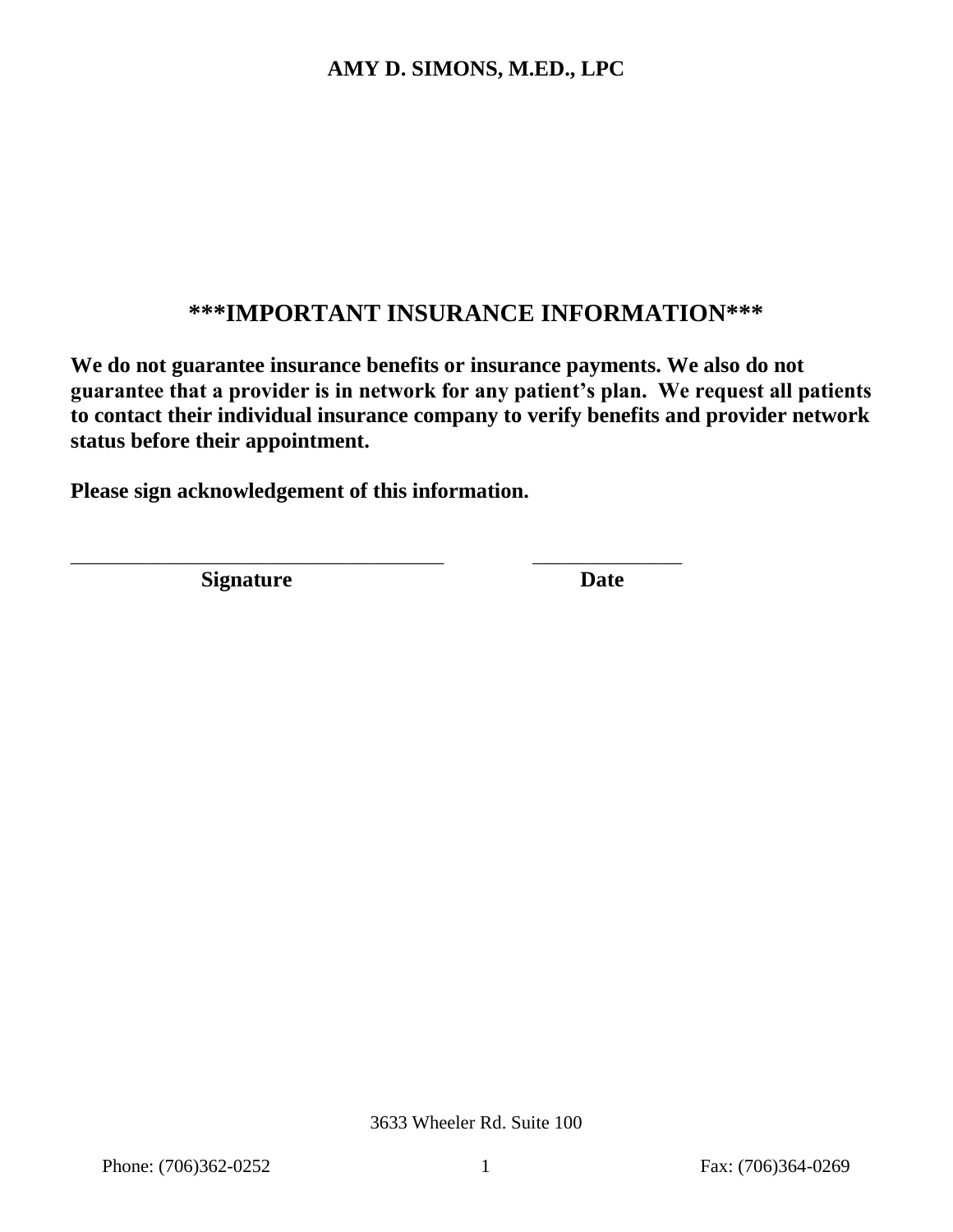| PATIENT INFORMATION:                                                                                                                                                                                                                 |                                                                                                                      |            |              |                         |                     |
|--------------------------------------------------------------------------------------------------------------------------------------------------------------------------------------------------------------------------------------|----------------------------------------------------------------------------------------------------------------------|------------|--------------|-------------------------|---------------------|
|                                                                                                                                                                                                                                      |                                                                                                                      |            |              |                         | $ML$ <sub>___</sub> |
| Street                                                                                                                                                                                                                               |                                                                                                                      | City State |              | Zip                     |                     |
|                                                                                                                                                                                                                                      |                                                                                                                      |            |              |                         |                     |
|                                                                                                                                                                                                                                      |                                                                                                                      |            |              |                         |                     |
|                                                                                                                                                                                                                                      |                                                                                                                      |            |              |                         |                     |
|                                                                                                                                                                                                                                      |                                                                                                                      |            |              |                         |                     |
| Email: <u>Constantino and Constantino and Constantino and Constantino and Constantino and Constantino and Constantino and Constantino and Constantino and Constantino and Constantino and Constantino and Constantino and Consta</u> |                                                                                                                      |            |              |                         |                     |
| Family Physician: (Name, Address, & Phone): 2008. [2010] [2010] [2010] [2010] [2010] [2010] [2010] [2010] [2010] [2010] [2010] [2010] [2010] [2010] [2010] [2010] [2010] [2010] [2010] [2010] [2010] [2010] [2010] [2010] [201       |                                                                                                                      |            |              |                         |                     |
|                                                                                                                                                                                                                                      |                                                                                                                      |            |              |                         |                     |
|                                                                                                                                                                                                                                      |                                                                                                                      |            |              |                         |                     |
| <b>Street</b>                                                                                                                                                                                                                        |                                                                                                                      |            |              | City                    | State Zip           |
|                                                                                                                                                                                                                                      |                                                                                                                      |            |              |                         |                     |
|                                                                                                                                                                                                                                      |                                                                                                                      |            |              |                         |                     |
|                                                                                                                                                                                                                                      |                                                                                                                      |            |              |                         |                     |
| If Patient is a Minor:                                                                                                                                                                                                               |                                                                                                                      |            |              |                         |                     |
|                                                                                                                                                                                                                                      |                                                                                                                      |            |              |                         |                     |
| Social Security No.:                                                                                                                                                                                                                 | <u> 1989 - Jan Sterlinger, skriuwer fan it ferstjer fan it ferstjer fan it ferstjer fan it ferstjer fan it ferst</u> |            |              | Date of Birth: ________ |                     |
|                                                                                                                                                                                                                                      |                                                                                                                      |            |              |                         |                     |
| <b>Street</b>                                                                                                                                                                                                                        |                                                                                                                      | City       | State        | Zip                     |                     |
|                                                                                                                                                                                                                                      |                                                                                                                      |            |              |                         |                     |
|                                                                                                                                                                                                                                      |                                                                                                                      |            |              |                         |                     |
| <b>Street</b>                                                                                                                                                                                                                        |                                                                                                                      | City       | <b>State</b> | Zip                     |                     |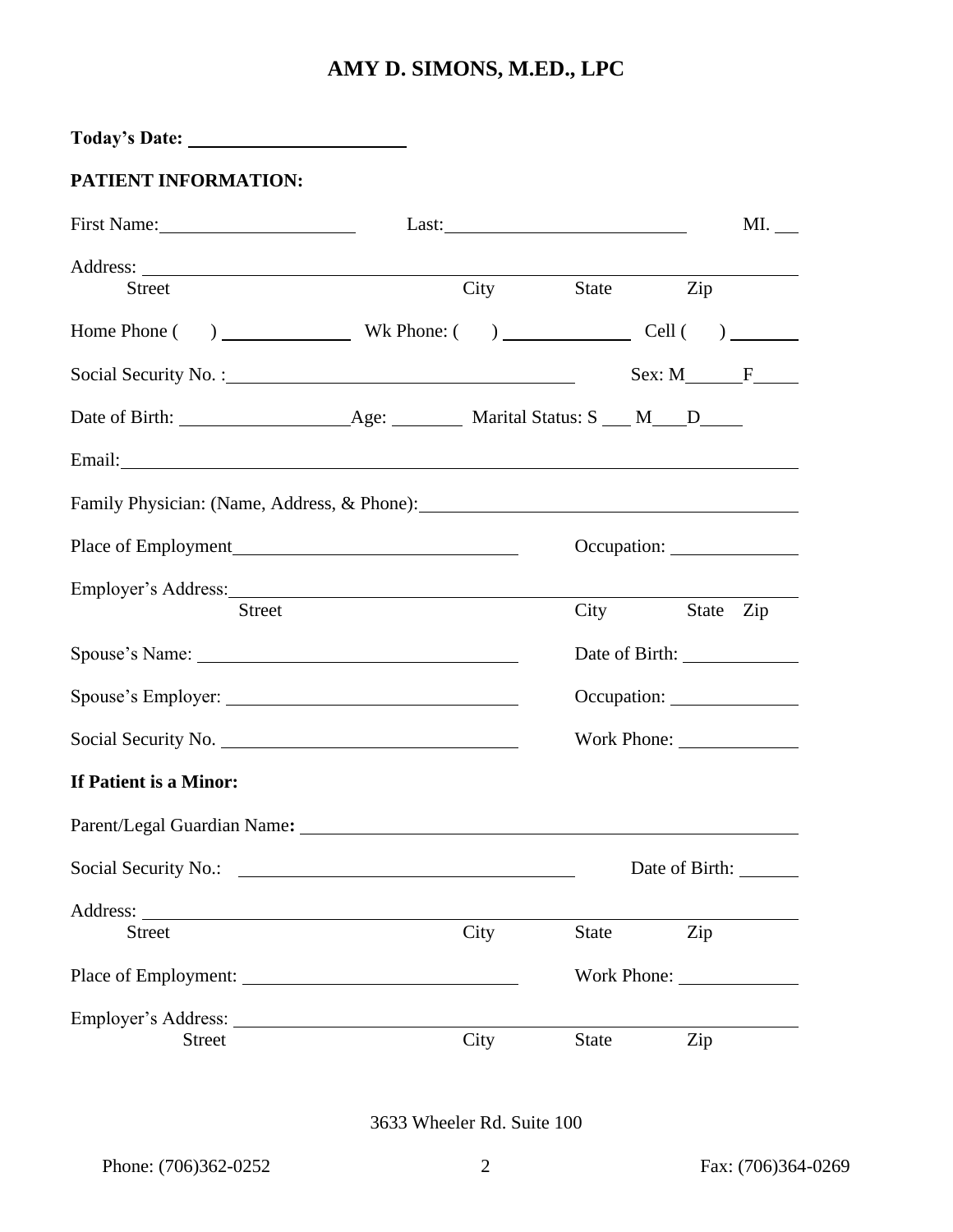### **EMAIL AND TEXT MESSAGING CONSENT FORM**

|                                  |                                                               | authorize                                                                                                                                                                                                                                                                                                                                                                                                                                                                                                                                                                                                                                                                       |  |  |  |  |
|----------------------------------|---------------------------------------------------------------|---------------------------------------------------------------------------------------------------------------------------------------------------------------------------------------------------------------------------------------------------------------------------------------------------------------------------------------------------------------------------------------------------------------------------------------------------------------------------------------------------------------------------------------------------------------------------------------------------------------------------------------------------------------------------------|--|--|--|--|
|                                  | (Patient printed name)                                        | (Therapist name)                                                                                                                                                                                                                                                                                                                                                                                                                                                                                                                                                                                                                                                                |  |  |  |  |
|                                  | emergency, I agree to notify the office as soon as possible.  | to send automated appointment reminder email and/or text messages to me. I understand my Therapist is not<br>responsible for any breach of privacy, confidentiality, or security of the emails/texts once they are received<br>on my electronic devices. I understand the reminder system is automated and does accept reply emails/texts<br>and is used for the sole purpose of appointment reminders. I agree to call the Clinicians Office at 706-364-<br>0252 within regular business hours to cancel/reschedule appointments. I understand I may be charged a late<br>cancellation/no show fee if I do not honor the 24-hour cancellation notice policy. In the case of an |  |  |  |  |
| <b>Contact by text messages:</b> |                                                               |                                                                                                                                                                                                                                                                                                                                                                                                                                                                                                                                                                                                                                                                                 |  |  |  |  |
|                                  | I DO wish to have this contact at the following phone number: |                                                                                                                                                                                                                                                                                                                                                                                                                                                                                                                                                                                                                                                                                 |  |  |  |  |
|                                  | <b>DO NOT</b> wish to have this contact.                      |                                                                                                                                                                                                                                                                                                                                                                                                                                                                                                                                                                                                                                                                                 |  |  |  |  |

### **Contact by email:**

I **DO** wish to have this contact at the following email address:

\_\_\_\_\_\_\_\_\_\_\_\_\_\_\_\_\_\_\_\_\_\_\_\_\_\_\_\_\_\_\_\_\_\_\_\_\_\_\_\_\_\_\_\_\_\_\_\_\_\_

**IDO NOT** wish to have this contact.

(Patient/Custodial Parent/Legal Guardian) (Date of Signature)

3633 Wheeler Rd. Suite 100

\_\_\_\_\_\_\_\_\_\_\_\_\_\_\_\_\_\_\_\_\_\_\_\_\_\_\_\_\_\_\_\_\_\_\_\_\_\_\_\_\_\_\_\_ \_\_\_\_\_\_\_\_\_\_\_\_\_\_\_\_\_\_\_\_\_\_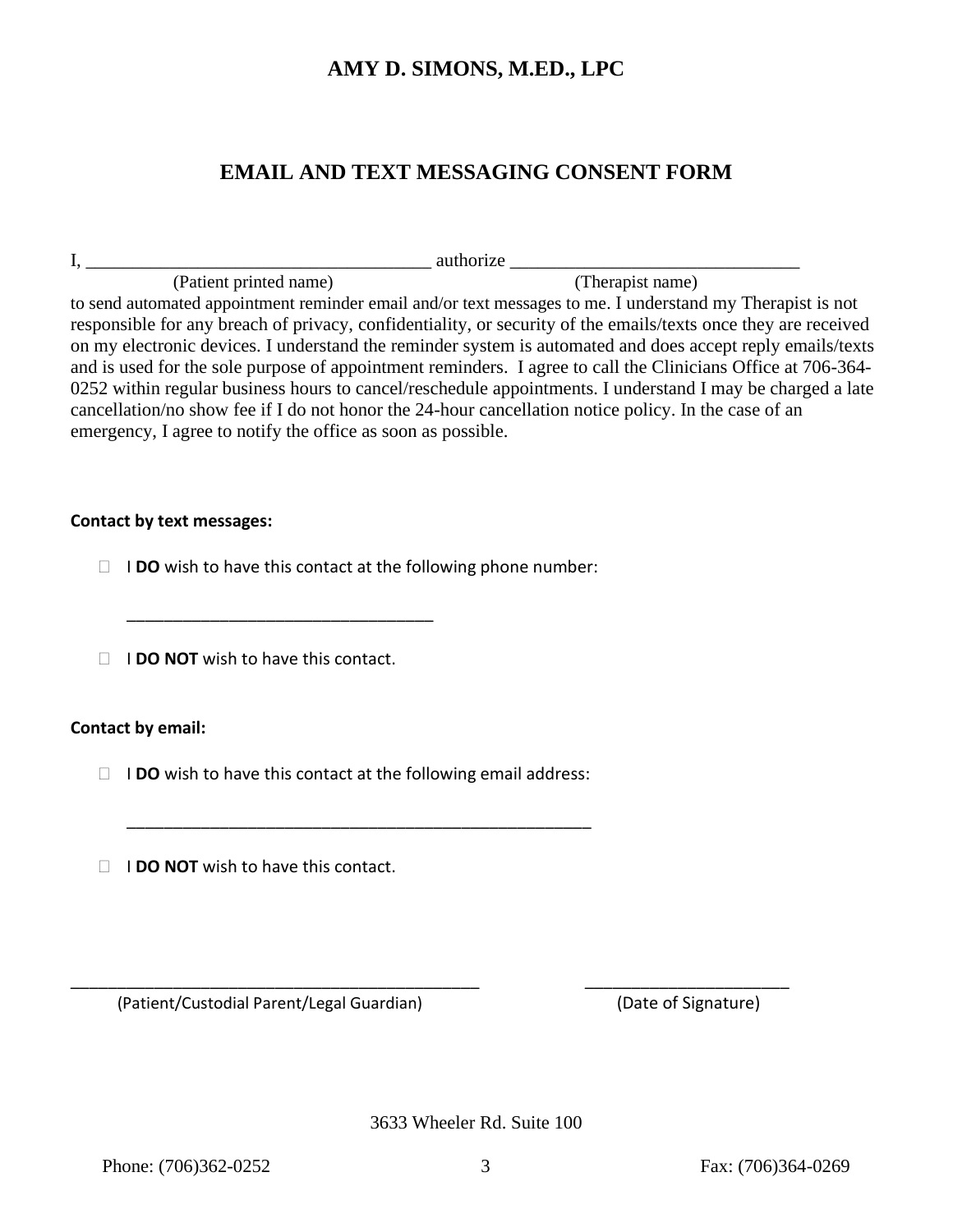### **Insurance Information:**

| Policy Holder's Name: Date of Birth: Date of Birth: |  |
|-----------------------------------------------------|--|
|                                                     |  |
|                                                     |  |
|                                                     |  |
| Policy Holder's Name: Date of Birth: Date of Birth: |  |
|                                                     |  |
|                                                     |  |

### **Assignment of Insurance Benefits**

For the purpose of paying all or part of the fees owed to Amy D. Simons, LPC for the services which have or will be rendered to the above patient, the undersigned hereby irrevocably assigns any insurance payments payable for the benefit of said patient by the above insurance company or companies and all rights and interest in said policy, but only to the extent necessary to pay Amy D. Simons, LPC, as a result of rendering services to the above mentioned patient whose liability will be reduced by the amount of benefit payments received hereunder. Undersigned understands that the nature of the patient's disability may be such that no benefit payments will be payable under the policy specified above. Any fees owed by the undersigned under the terms of this agreement shall be paid in full within thirty days after billing agency unless prior arrangements have been made in writing with Amy D. Simons, LPC.

| Signature (Patient/Custodial Parent/Legal Guardian) | Date |
|-----------------------------------------------------|------|
|-----------------------------------------------------|------|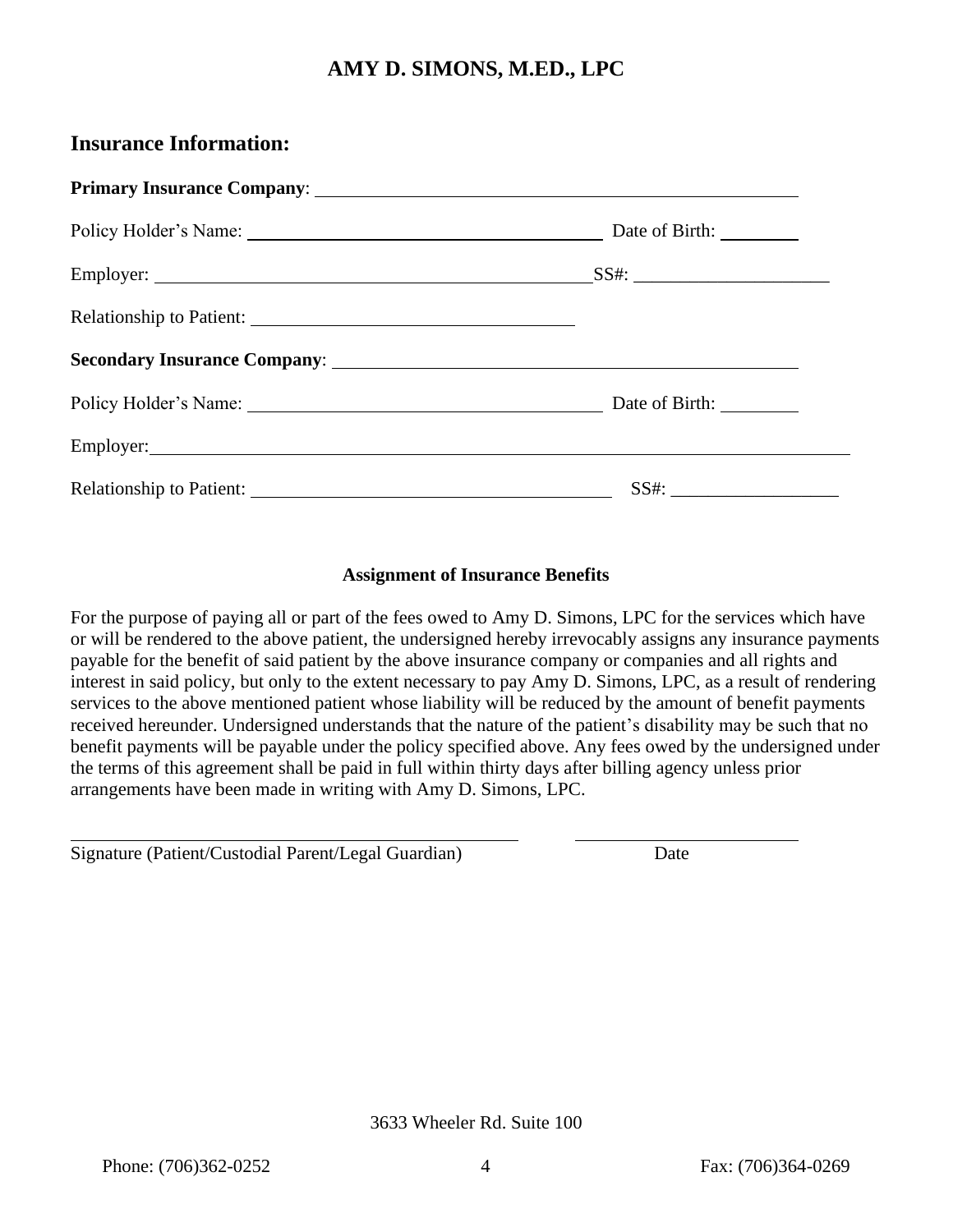**\*\*\*Please give the receptionist your insurance card at the time of check-in. If you have two insurance companies, please inform us at your first visit.**

### **Consent for Disclosure of Information to Third Party Payers (Entities that pay your claims):**

The undersigned authorizes Amy D. Simons, LPC to release all patient information regarding diagnosis, treatment, and prognosis with respect to any physical, psychiatric, or drug/alcohol related condition for which the patient is being evaluated and treated, to the insurance company, the third party payer, or its representatives.

The undersigned acknowledges that such disclosures shall be limited to information that is reasonably necessary for the discharge of the legal or contractual obligations of the insurance company or third party payer.

The undersigned understands that the information obtained by use of this "Authorization" may be used by the above mentioned insurance company or third party payer to determine eligibility for benefits under an existing policy, and further understands that information obtained by such insurance company or third party payer shall not be released to any other person unless the undersigned so authorizes.

The undersigned acknowledges that he/she may request to receive a copy of this Authorization for disclosure of information to third party payers, and that he/she may revoke this Authorization at any time, except to the extent that action has been taken in reliance thereon.

The undersigned further acknowledges that this Authorization shall be valid during the pendency of these claims.

Signature (Patient/Custodial Parent/Legal Guardian) Date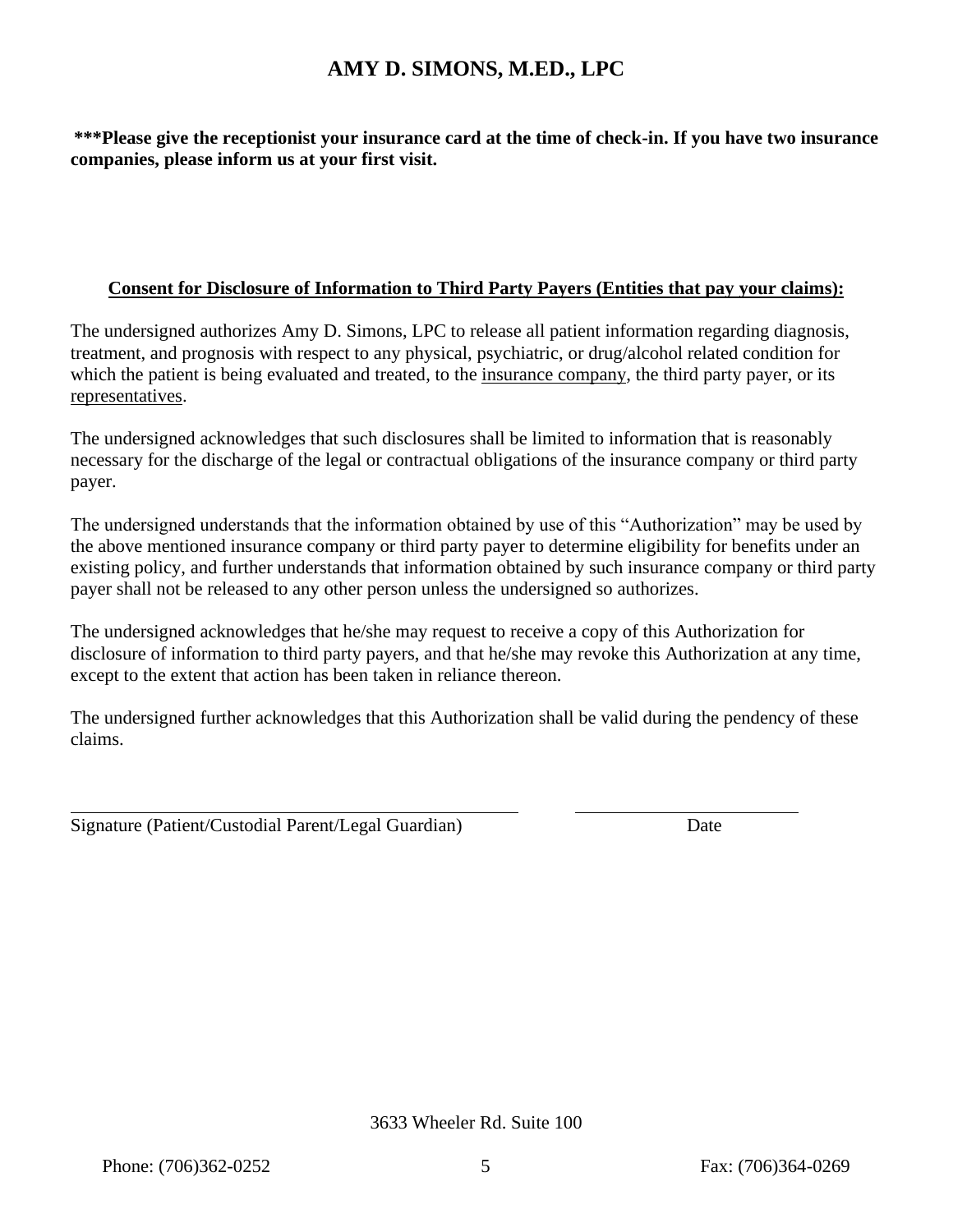### **Billing Procedures**

Appointments must be canceled at least 24 hours prior to the scheduled appointment or you will be charged a 'no-show' fee of \$60.00.

Insurance will be filed for your appointments after the office has verified insurance coverage.

Insurance deductibles and co-payments must be met at the time of service.

Insurance laws have been enacted that forbid fee altering for services. If you have hardship needs, please discuss this with me during our first session.

Statements are mailed on a monthly basis.

I accept checks, cash, debit cards, and credit cards, Visa and MasterCard, as forms of payment.

Please direct any concerns or questions to either myself or the receptionist at (706) 364-0252. Acknowledgement of Billing Procedures:

Please sign to indicate that you have read and understand my billing policies. If you do not understand, please inform me during our first session.

Patient/Custodial Parent/Legal Guardian Date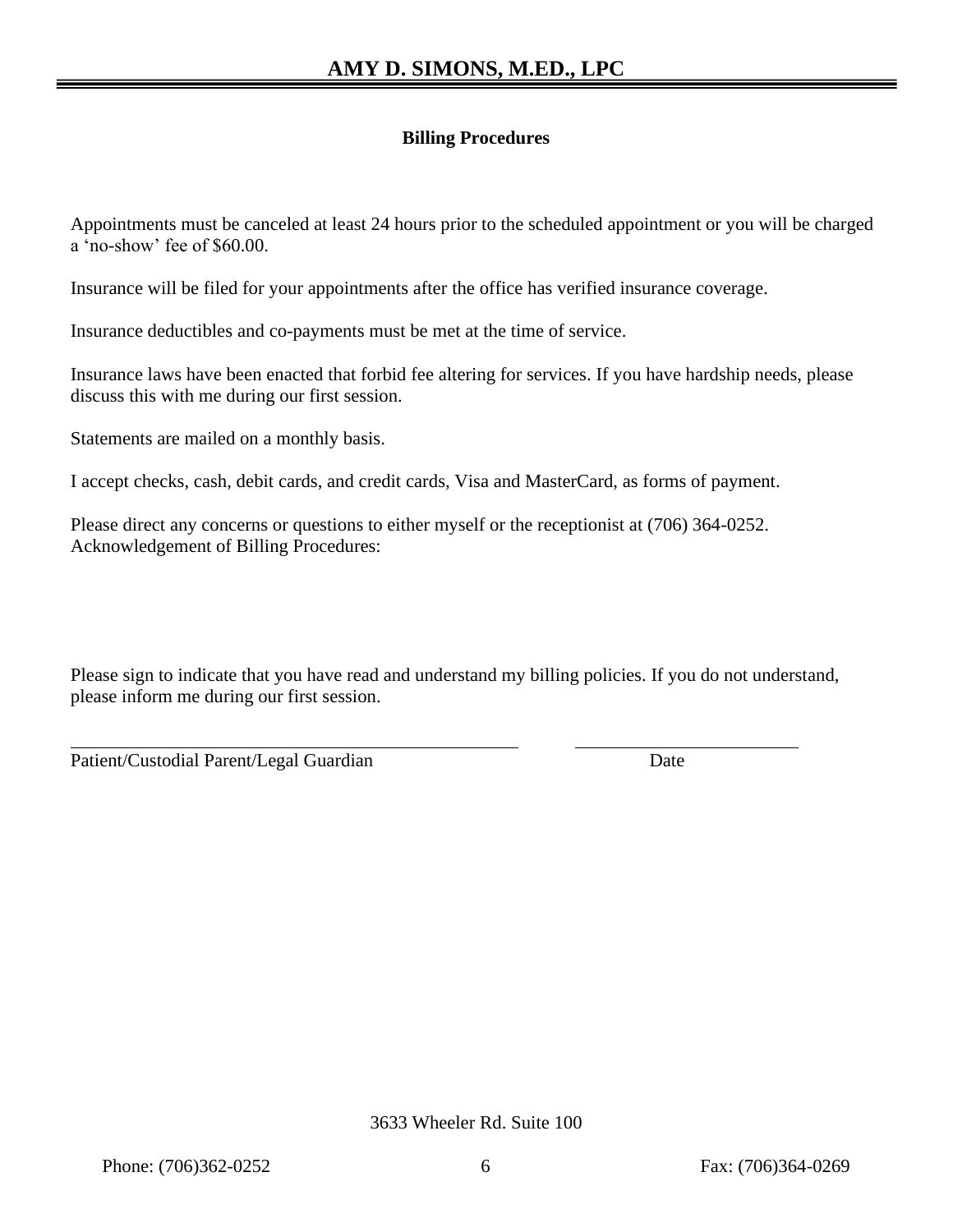### **For Your Information:**

The following information is provided to help you understand and to answer questions you may have about therapy fees, payment and confidentiality. Please feel free to discuss any of these areas in greater depth with me.

#### **Benefits and Risks:**

Psychotherapy is a means of helping you understand yourself on a deeper level and to learn to deal more effectively with issues/problems. It can be an exciting as well as a painful process. There may be some things that happen to you that are unpleasant due to the therapeutic process. You may feel worse before you begin to feel better. Initial sessions will focus on providing coping skills to help you deal more effectively with the painful times. After psychotherapy, people often make changes in their lives. For example, they may modify some of their emotional responses, ways of thinking, and behaviors. They may make changes in their marriage or other significant relationships such as with parents, children, or relatives and friends. They may also make changes in their jobs. We will discuss the changes you anticipate as we go along. Therapy is a collaborative effort between the two of us. I cannot guarantee or promise any specific outcomes.

#### **Costs:**

Sessions are generally 45 to 50 minutes in length; however, longer sessions may be arranged. The sessions typically start on the hour and the cost for each session is \$125.00 unless there have been prior arrangements made in writing by me. There is no provision for sliding scale fees due to the recent change in laws precipitated by insurance companies. If you wish to extend your session, you must notify me prior to that session and we will attempt to work that out with your insurance company. Additional session time is charged at the rate of \$47.50 per half hour. Please read the sheet on **Billing Procedures** for further information regarding insurance and cancellation policy.

### **Length of Treatment:**

This depends in part on your specific needs and abilities, the goals we set together, and the involvement of your insurance company. Many Managed Care Organizations now limit psychotherapy to a maximum of 20 sessions per year, some companies less. It is important that you know what your insurance company allows and that this be managed wisely. You have the right to terminate therapy at any time you choose. I would hope that you would allow me to participate in the termination decision rather than just disappearing as this deprives us both of the opportunity for feedback and closure. In addition, the insurance companies often require a discharge summary.

### **Confidentiality:**

I treat confidentiality very seriously. No information about you, including the fact that you are here, can be released without your written consent. The only way your records or any information in your records will be released to a third party is if you assign them privilege to these materials. Please understand: there are some limits to this confidentiality. If your therapy is covered by insurance, they may request information about your condition and treatment. If your mental health benefits are handled by a managed care company, they will usually require periodic detailed information in order to authorize sessions. There is no confidentiality between myself and the insurance/ managed care company. Once the information leaves my office I am no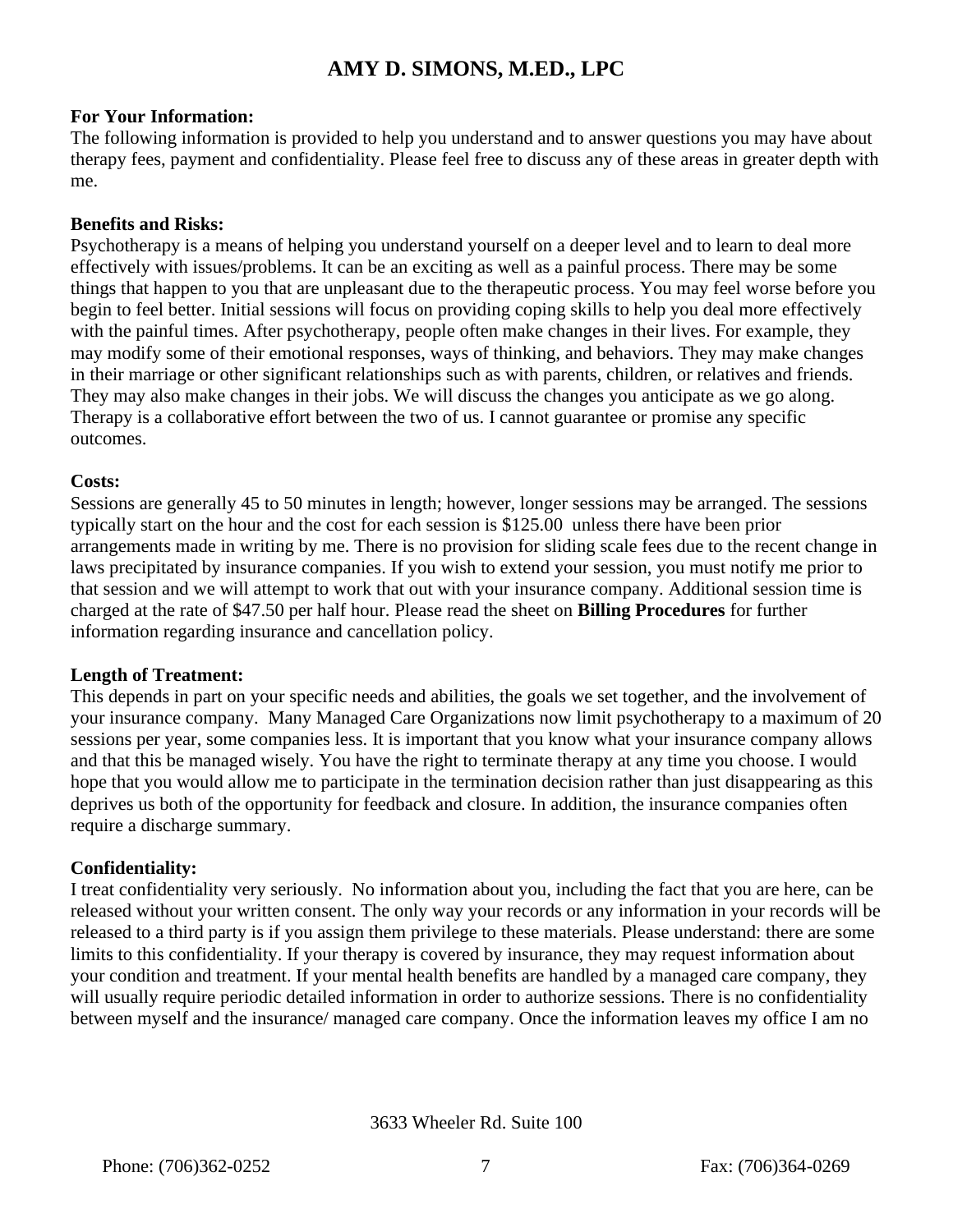longer responsible for the confidentiality of your records. Please – speak with me before you sign for someone else to obtain your records. If a collections agency must be used, they will receive only your name, address, and amount owed.

#### **Emergency Procedure:**

If you have an emergency during the day, please telephone the office, inform them that this is an emergency and I will call you as soon as I am free between client sessions. This contact will necessarily be brief and will be used to determine a course of action only. If you are in need of emergency assistance after hours, please call the main office number and you will be given instructions. If the emergency is critical and you are unable to reach me in a timely manner, then it is your responsibility to telephone 911 or have someone drive you to the emergency room designated by your insurance company. When I am out of town or otherwise unavailable, I will be using the services of a colleague to handle emergency situations. Telephone calls that are not an emergency are usually returned after hours or at the latest by the following morning. Please leave a day and evening number where you can be reached. Please inform me if you are already being followed by a psychiatrist. A psychiatrist or other M. D. is the only professional who can prescribe medications or admit you to the hospital.

### **Alternative Treatment:**

There are occasions in which there is not a good "therapist-patient" fit. If this becomes the case, I will gladly offer you a list of referrals to other professionals in the area. I am in support of your treatment and want this experience to be a positive one for you, whether you are working with me or someone else.

### **Patient Responsibility:**

The following are your responsibilities as a patient: Your time belongs to you and the next hour is dedicated to the next patient. If you are late for your appointment, then you will miss out on your full time. If I am late for your session, I will make the time up at the end of the hour in order to ensure you have your full session time. Please honor the 24 hour cancellation notice policy so that the time may be utilized by someone else and you are not billed for an unused hour. You are expected to pay your bill as I have financial obligations to my office, my staff, my family and myself. Talk with me if you are having difficulty with this. Please inform me if you decide to discontinue counseling as many insurance companies require a discharge summary.

Information: The client must provide true, accurate, and complete information.

Instructions: The client must follow instructions for treatment. The client should understand the consequences of not doing so, and if unable to comply, must inform the staff or me so that efforts can be made to help.

Refusal of Treatment: The client and family are responsible for the outcomes if they do not follow the medical plan of treatment and discontinue treatment against advice.

Respect and Consideration: Clients and family must show consideration for other clients and staff by helping to control noise and behaviors in the waiting room. **Cell phones are to be turned off in the waiting room**. You may step outside to use your cell phone. Clients and family must respect the property and privacy of others and the organization.

Obligations: The client must keep appointments and fulfill financial obligations for their diagnostic and therapeutic services.

Behavior: The client must abide by the rules and regulations of my office.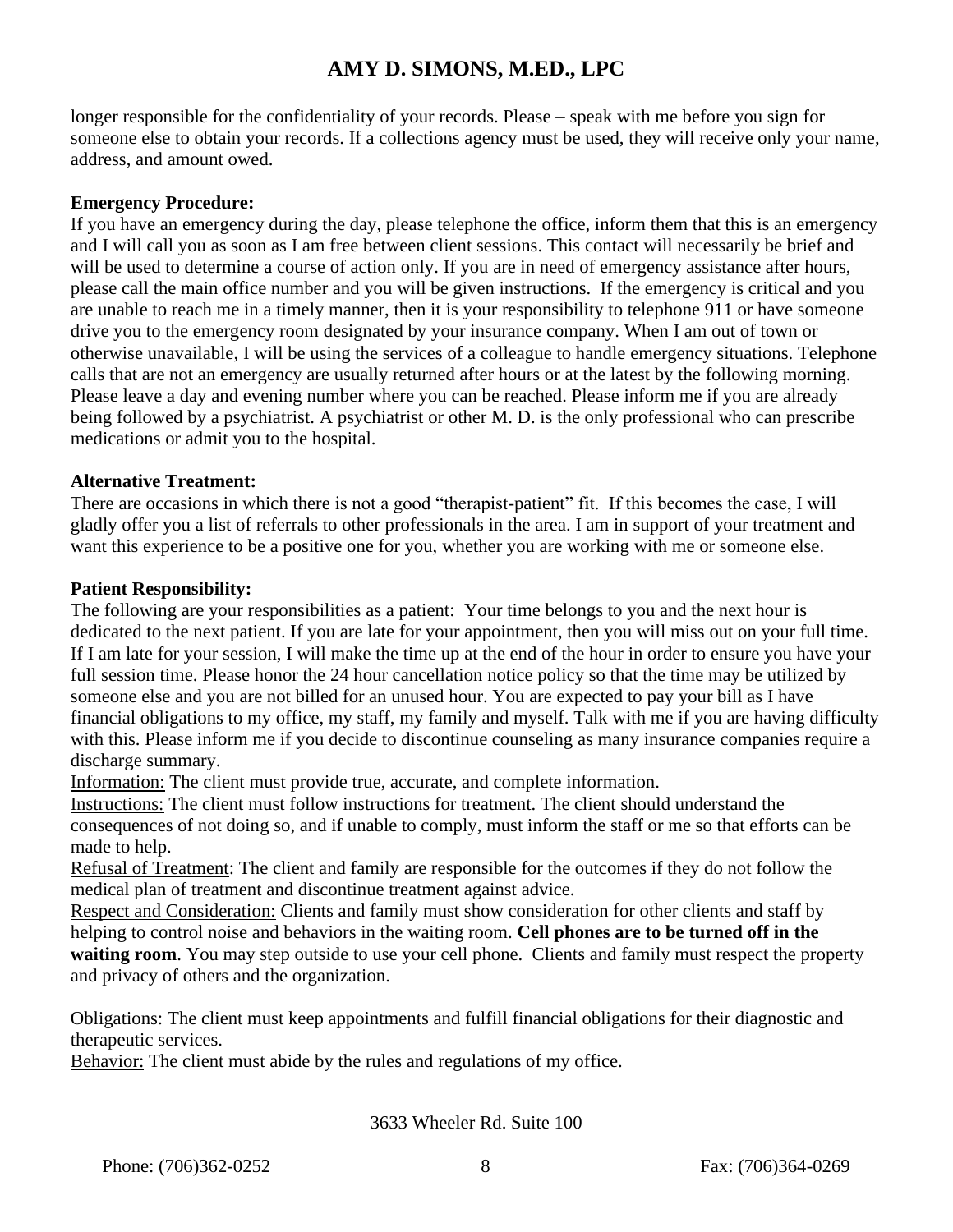### **Legal Issues:**

Georgia and South Carolina law requires that child abuse be reported to the Department of Family and Children's Services (GA) or Department of Social Services (SC). I am also required by law to take responsible action to preserve life. Confidentiality will necessarily be violated to the extent necessary to ensure you are kept safe until you are able to keep yourself safe.

Not all services are a covered benefit in all insurance plans. **Patients are expected to pay for any part of charges not covered by insurance.** Unless prohibited by contract, patients will be billed for any unforeseen account balances after insurance has paid. A charge of \$25.00 will be assessed on all returned personal checks. Should your account be turned over to a collection agency, you will be responsible for collection fees, attorney fees, and court costs. If temporary financial problems affecting timely payment of your account should arise, we encourage you to **contact us promptly for assistance in management of your account**.

#### **Audio / Visual Recording:**

There is to be no use of any type of visual or auditory recording devices at any time without the knowledge and consent of all parties present.

#### **Cancellation/No Show Policy**:

You are expected to remember your appointments whether or not our office staff is able to contact you with a reminder call. Appointments must be cancelled at least 24 hours prior to the scheduled time or you will be charged. If an emergency prohibits you from the 24 hours notice, this should be the exception rather than the rule. You may be required to provide written documentation of the emergency to prevent from being billed.

Signature:

| Date: |  |  |  |  |
|-------|--|--|--|--|
|       |  |  |  |  |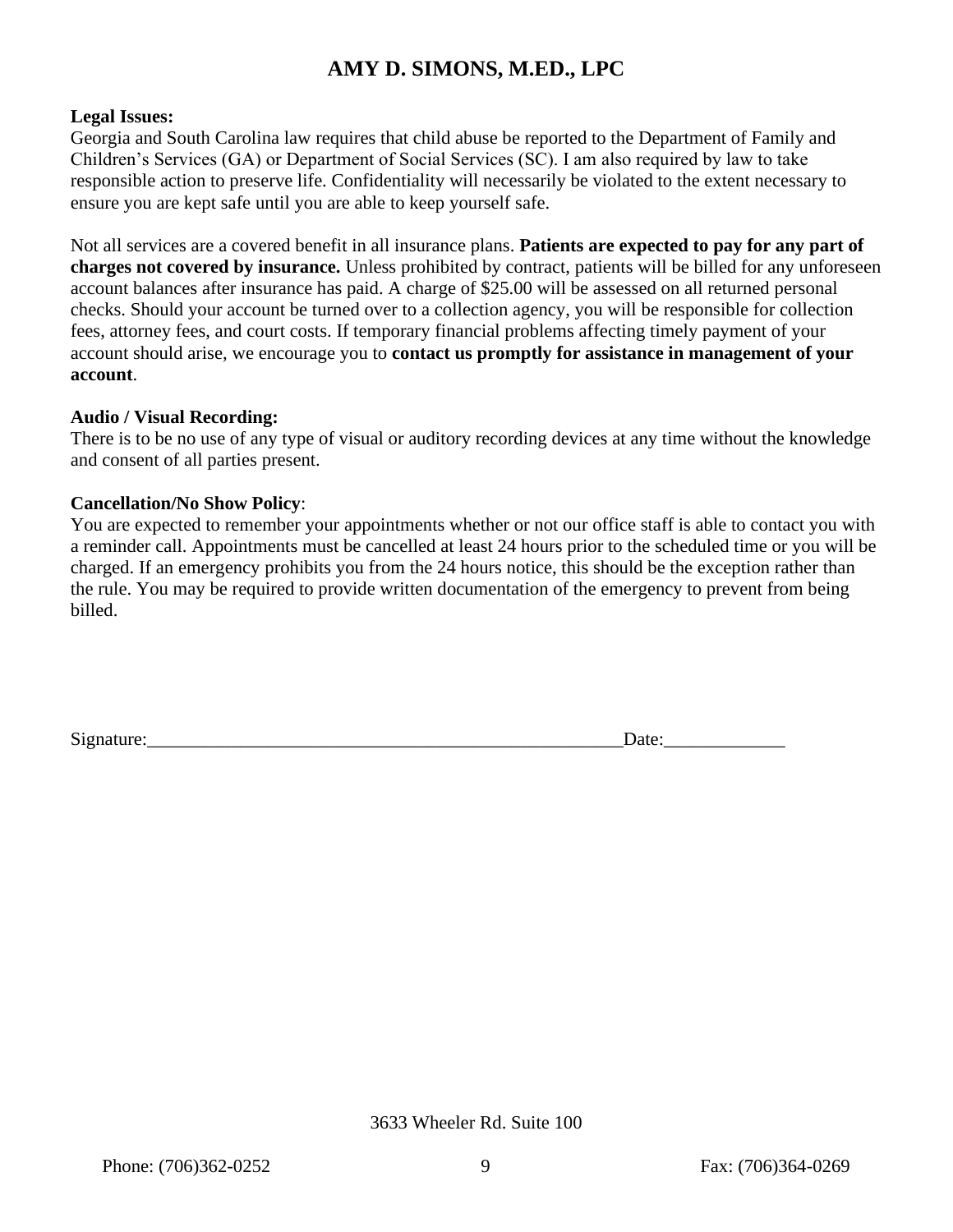#### **Client Information and Informed Consent for Telemental Health Treatment**

Telemental health services involve the use of electronic communications (telephone, video conference, etc.) to enable therapists to provide services to individuals remotely. Telemental health is a relatively recent approach to delivering care and there are some limitations compared with seeing a therapist in person. These limitations can be addressed and are usually minor depending on the needs of the client and the care with which the technology (cell phone, tablet, computer, etc.) is utilized.

#### **Timely notification:**

My intention is that telemental health be offered at my practice during the extent of the Covid-19 public health crisis. I cannot guarantee that services via telehealth will continue after this health emergency has abated. Please note the Department of Health and Human Services (HHS) has amended some telehealth HIPAA requirements during the COVID-19 national emergency to allow use of some technologies not previously compliant with HIPAA rules. This change is meant to make it easier for providers and patients to have access to needed services. Some of the telehealth communications I may use with you are examples of these newly amended protocols. For more details, please visit [https://www.hhs.gov/hipaa/for-professionals/special-topics/emergency](about:blank)[preparedness/notification-enforcement-discretion-telehealth/index.html.](about:blank)

#### **Additional Points for Client Understanding:**

- I understand that this form is signed in addition to the paperwork you completed as a new patient and does not change any of the *Client Consent for Counseling* documents I agreed to previously. (A copy of the new patient paperwork is available on the office website for you to review, if needed.)
- I understand that my Initial Consultation will be done using telemental health.
- I understand that telemental health services are completely voluntary and that I can choose not to do it or not to answer questions at any time.
- I understand that none of the telemental health sessions will be recorded or photographed by my therapist without my written permission, and I understand that I may not record or photograph any of my telemental health sessions without the written permission of my therapist.
- I understand that the laws that protect privacy and the confidentiality of client information also apply to telemental health, and that no information obtained in the use of telemental health that identifies me will be disclosed to other entities without my consent.
- I understand that because this is a technologically-based method it may sometimes be necessary for a technician to assist with the equipment. Such technicians will keep any information confidential.
- I understand mental health is performed over as secure a communication system as possible at this time and that it is difficult for anyone else to access these systems. I also understand there is still a possibility of a breach; I accept the rare risk that this could affect confidentiality.
- I understand that there are risks from telemental health that may include but are not limited to the possibility despite all reasonable efforts by my provider: the transmission of medical information could be disrupted or distorted by technical failures; the transmission of my medical information could be interrupted by unauthorized persons; the electronic storage of my medical information could be accessed by unauthorized persons; and/or misunderstandings may occur more easily, particularly when care is delivered in an asynchronous manner.
- I understand that telemental health sessions will not be exactly the same as an in-person session due to the fact that I will not be in the same room as my therapist.
- I understand that I may experience benefits from the use of telemental health in my care, but that no results can be guaranteed or assured.
- I understand I am responsible for creating a safe, confidential space during sessions and I will engage in sessions in a private location where I cannot be heard or seen by others.
- I understand I am responsible for logging out or hanging up once sessions are complete.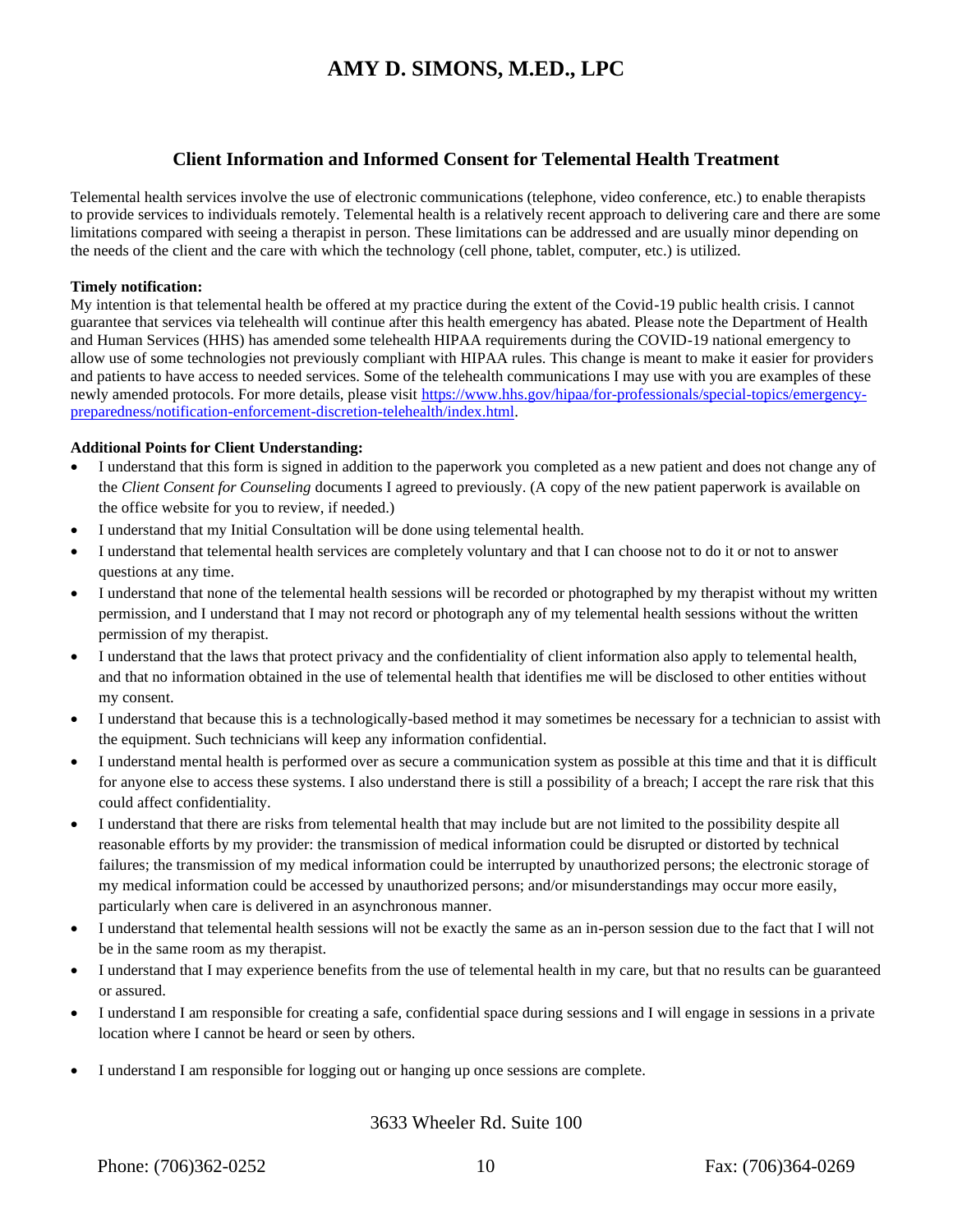- I understand you may contact me from a blocked number to avoid others knowing we have connected.
- I understand that if there is an emergency during a telemental health session, then my therapist will call emergency services and my emergency contact. I understand that if I do not follow safety/emergency protocols, my therapist has the right to discontinue use of teletherapy to protect my safety and well-being.
- I understand that if the video conferencing or telephone connection drops while I am in a session, I will provide a phone number (see below) for follow up contact if a plan for technical failures has not already been arranged with my therapist.
- I understand that I am required to provide an emergency contact (see below) in case of an emergency.
- I understand that telemental health-based services may not be appropriate for everyone seeking therapy. I also understand that if my therapist believes I would be better served by another form of therapeutic services (e.g. face-to-face services), she will make every effort under the circumstances of the COVID-19 health crisis to refer me to a practitioner who can provide such services in my area.
- I understand I may be requested to install applications specific to treatment onto my phone, tablet or computer device. Some applications specifically interact via phone /tablet, device, etc. and have the capability to report activity, GPS location, etc.
- I understand I have the right to withhold or withdraw this consent at any time. However, if I do so, this may require my therapist to provide referrals to other treatment providers if face-to-face services are not an option based on geography and/or circumstance.
- I understand the laws that protect the confidentiality of my personal health information also apply to telemental health, as do the limitations to that confidentiality discussed in the *Client Consent for Counseling* agreement. I also understand that the dissemination of any personally identifiable images or information from the telemental health interaction will not be shared without my written consent.
- I understand that email is not an appropriate means of communicating with my therapist in the case of emergency. I understand the email address provided below is to be used for providing this form only and is not an email that is monitored by my therapist. Any email address used by my therapist to engage in video conferencing is also not meant to be used in the case of an emergency or for counseling related content to be shared. I understand that email is not a secure communication medium for sensitive/personal information. I agree to call the office for scheduling, insurance questions, or supplying other information.

**Emergency Contact Name: Emergency Contact Number:** 

#### **CANCELLATION/NO SHOW POLICY**

**\_\_\_\_\_\_\_\_\_\_\_\_\_\_\_\_\_\_\_\_\_\_\_\_\_\_\_\_**

If you need to cancel an appointment, please follow the same procedure you already agreed to in your original *Client Consent for Counseling* documents. **As a reminder, cancellations should be made within 24 hours of your scheduled session time, unless you have a same day emergency arise. We understand this may be a more common occurrence in current times but please be sensitive to the needs of other patients needing appointments and the impact cancellations have on my practice now more than ever before.** Please call and inform our office of any same day emergencies. **If cancellation is not made within 24 hours, I reserve the right to charge a \$60 fee in the same way a fee is charged for missing or late cancelling in-person sessions.** 

#### **PAYMENT FOR SERVICES**

As with your face to face sessions, we will submit a claim to any insurance provider you gave us written consent to bill in your *Consent for Disclosure of Information to Third Party Payors* in the new patient paperwork completed at your first visit. Not all mental health services are a covered benefit in all insurance plans. However, it is our understanding at this time that most insurers are covering telemental health services during this emergency period. If you feel unsure, please contact your insurance company. **Patients are expected to pay for any part of charges not covered by insurance per usual procedure (i.e., copay, deductibles, etc.)**. Billing processes remain the same for telemental health services as with in office visits, as outlined in the *Client Consent for Counseling* document. Self-pay arrangements already in place will remain the same for teletherapy sessions.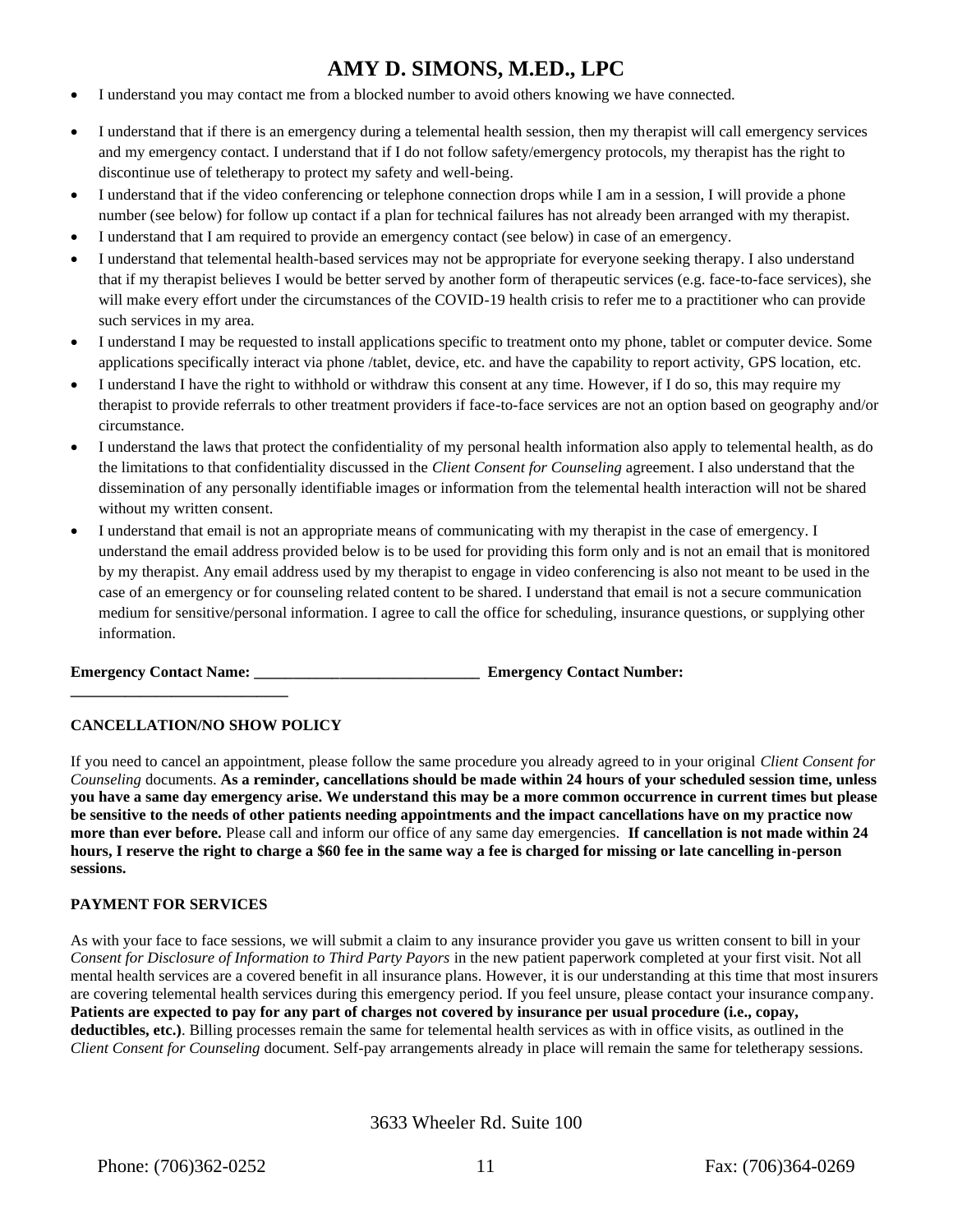**It is preferable that payments are made by phone. The front office will call you to obtain your credit card information after your session concludes.** It is also possible I may need to help relieve the burden on the front office by collecting your credit card information during our sessions and process the payment later. If an alternative form of payment is needed, please discuss this with me. Please be patient with us as we do our very best to continue offering you counseling services in an ever-changing situation.

#### **CONSENT**

I consent to engaging in telemental health as part of my treatment with Amy D. Simons. I understand that "telemental health" includes the practice of health care delivery, diagnosis, consultation, treatment, transfer of personal health information, and education using interactive audio, video, or data communications. I understand the information provided above regarding telemental health.

I hereby give my informed consent for the use of telemental health in my care.

| Name of Patient (Print)                              | Email (Print)                                                                                                                                                                                                                  | Cell Phone |
|------------------------------------------------------|--------------------------------------------------------------------------------------------------------------------------------------------------------------------------------------------------------------------------------|------------|
| <b>Signature of Patient</b>                          |                                                                                                                                                                                                                                |            |
|                                                      | Date: the contract of the contract of the contract of the contract of the contract of the contract of the contract of the contract of the contract of the contract of the contract of the contract of the contract of the cont |            |
| Name of Legal Guardian [if patient under 18] (Print) | Signature of Legal Guardian                                                                                                                                                                                                    |            |
|                                                      |                                                                                                                                                                                                                                | Date:      |

I understand I am responsible for creating a safe, confidential space for my child or adolescent during sessions and I will allow them to engage in sessions in a private location where they cannot be heard or seen by others, including parents.

\*\*We want to make returning this form to our office as easy as possible amid the COVID-19 health crisis. If you are attending a session in person, bring the form with you or ask the front office for a copy. You may also download and sign the form and email it back to the office at [renee.rbgs@gmail.com.](about:blank) If you have an easy way to scan your signed document and email it back to us, that's great. If not, you may take a photo with your smartphone and email it. If you have access to a fax, our fax number is 706-364-0269. You may also download, sign, and mail it to our office at the address at the top of this document. Need help? Give us a call at 706-364-0252. Thank you!\*\*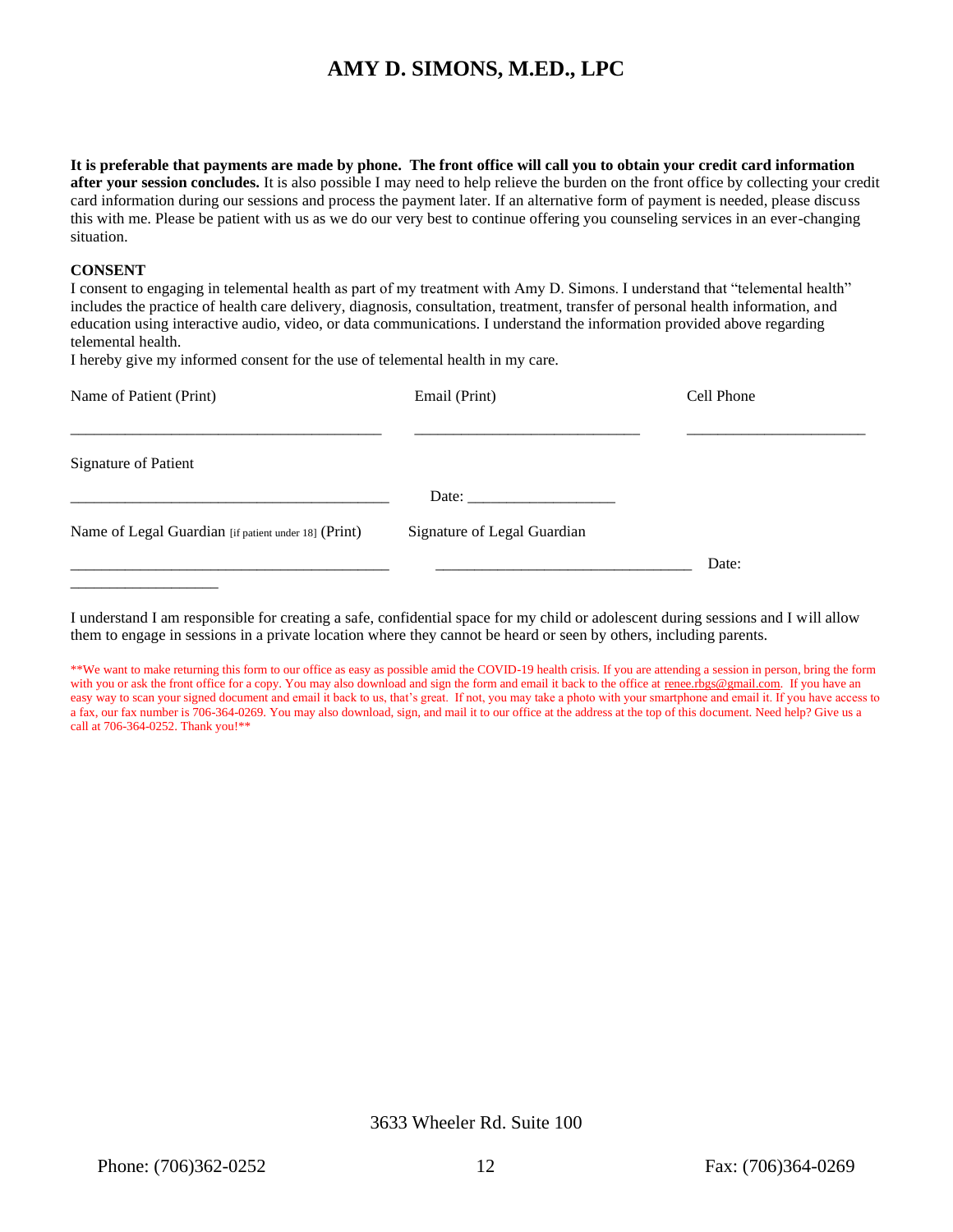#### **INFORMED CONSENT FOR IN-PERSON SERVICES DURING COVID-19 PUBLIC HEALTH CRISIS**

This document contains important information about in-person services in light of the COVID-19 public health crisis. Please read this carefully and let me know if you have any questions. When you sign this document, it will be an official agreement between us.

#### **Decision to Meet Face-to-Face**

There may be a need to meet in person for some or all of our sessions. We will need to agree to meet in person. If there is a resurgence of the pandemic or if other health concerns arise, however, I may require that we meet via telehealth. If you have concerns about meeting through telehealth, we will talk about it first and try to address any issues. You understand that, if I believe it is necessary, I may determine that we return to telehealth for everyone's well-being.

If you decide at any time that you would feel safer staying with, or returning to, telehealth services, I will respect that decision, as long as it is feasible and clinically appropriate. Reimbursement for telehealth services, however, is also determined by the insurance companies and applicable law, so that is an issue we may also need to discuss.

### **Risks of Opting for In-Person Services**

You understand that by coming to the office, you are assuming the risk of exposure to the coronavirus (or other public health risk). This risk may increase if you travel by public transportation, cab, or ridesharing service.

### **Your Responsibility to Minimize Your Exposure**

To obtain services in person, you agree to take certain precautions which will help keep everyone (you, me, and our families, [my other staff] and other patients) safer from exposure, sickness and possible death. If you do not adhere to these safeguards, it may result in our starting / returning to a telehealth arrangement. Initial each to indicate that you understand and agree to these actions:

- You will only keep your in-person appointment if you are symptom free.
- You will wear a mask/face covering in our suite until you reach my office. You and I will decide together if masks will be worn during your therapy session.
- The waiting room should be limited to patients being seen for therapy sessions. Minor patients or patients needing physical assistance may bring 1 person with them into the waiting room.
- You will take steps between appointments to minimize your exposure to COVID. \_\_\_\_\_\_
- If you have a job that exposes you to other people who are infected, you will immediately inform me/office staff.  $\vert$
- If a resident of your home tests positive for the infection, you will immediately let me/office staff know and we will then [begin] resume treatment via telehealth.  $\vert$
- I understand that my therapist cannot be held responsible for any exposure risks outside of the therapy office in other parts of the building or the parking lot.
- You will keep a distance of 6 feet and there will be no physical contact (e.g. no shaking hands) with therapists or staff.  $\vert$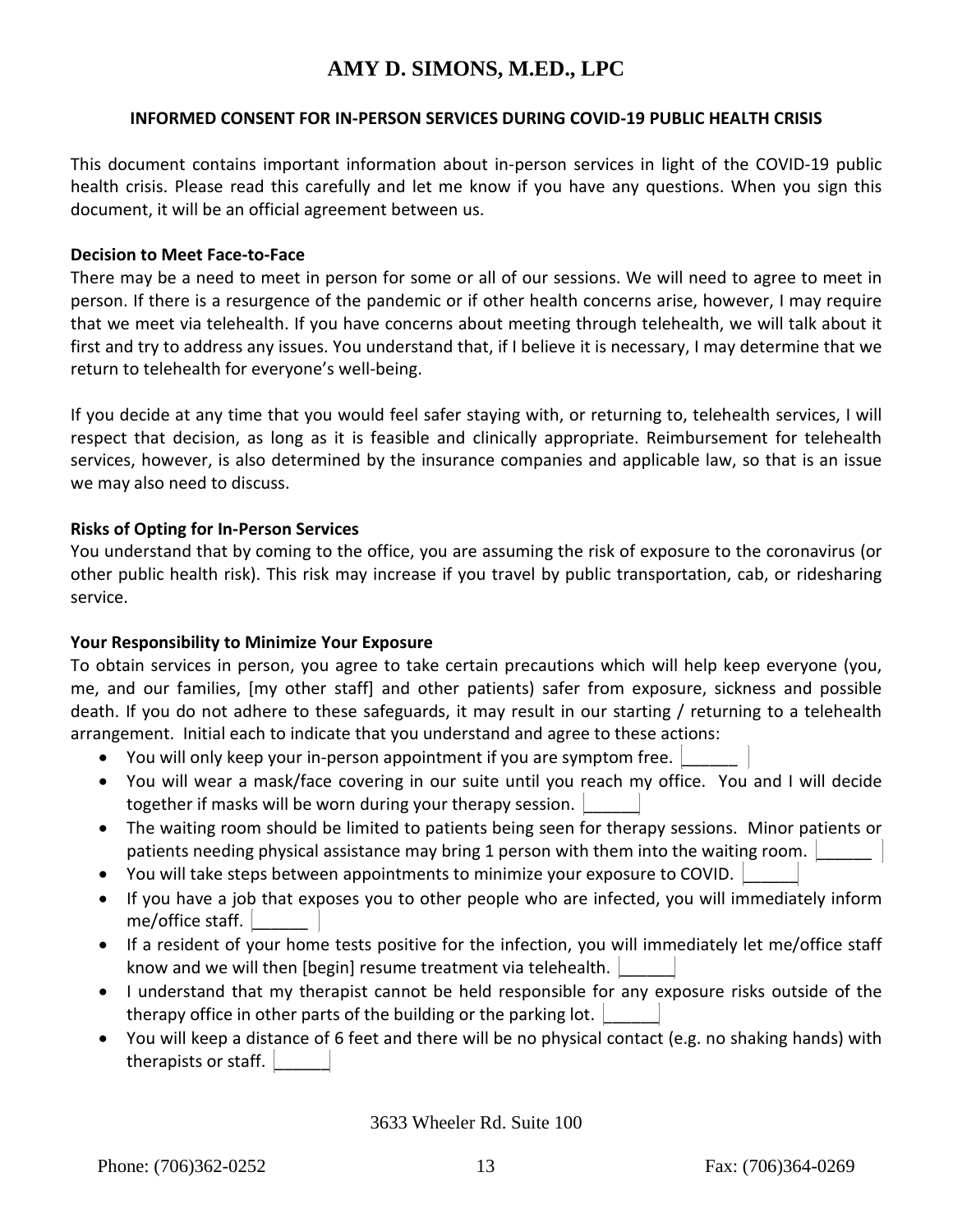I may change the above precautions if additional local, state or federal orders or guidelines are published. If that happens, we will talk about any necessary changes.

### **If You or I Are Sick**

You understand that I am committed to keeping you, me, [my staff] and all of our families safe from the spread of this virus. If you show up for an appointment and I [or my office staff] believe that you have a fever or other symptoms, or believe you have been exposed, I will have to require you to leave the office immediately. We can follow up with services by telehealth as appropriate.

If I [or my staff] test positive for the coronavirus, I will notify you so that you can take appropriate precautions.

#### **Your Confidentiality in the Case of Infection**

If you have tested positive for the coronavirus, I may be required to notify local health authorities that you have been in the office. If I have to report this, I will only provide the minimum information necessary for their data collection and will not go into any details about the reason(s) for our visits. By signing this form, you are agreeing that I may do so without an additional signed release.

#### **Informed Consent**

This agreement supplements the general informed consent/business agreement that we agreed to at the start of our work together.

Your signature below shows that you agree to these terms and conditions.

Patient Date Date Communications and Date Date

\_\_\_\_\_\_\_\_\_\_\_\_\_\_\_\_\_\_\_\_\_\_\_\_\_ \_\_\_\_\_\_\_\_\_\_\_\_\_\_\_\_\_\_\_\_\_\_\_\_\_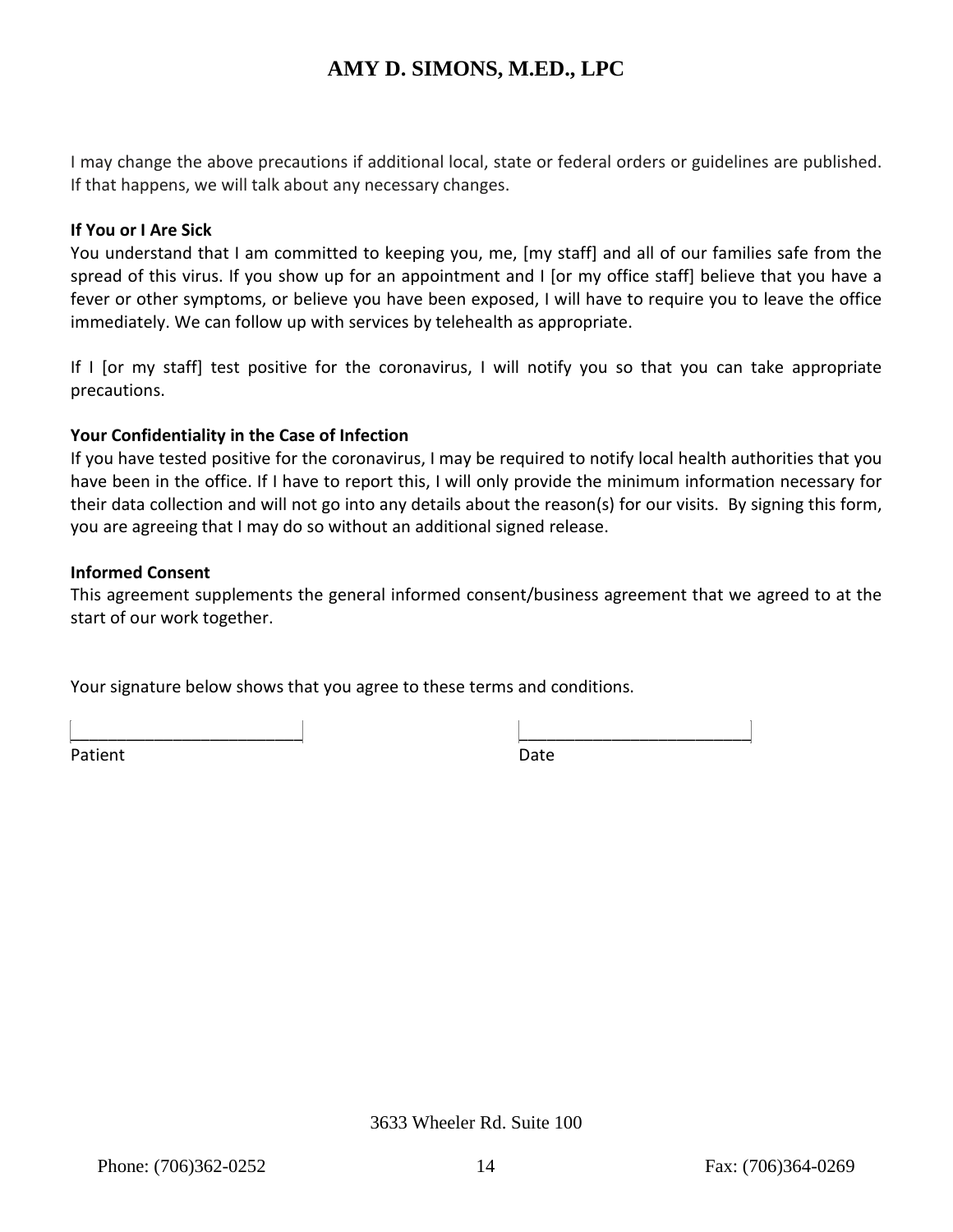### **INFORMED CONSENT AND TREATMENT AUTHORIZATION:**

 **By signing this Patient Informed Consent and Authorization as the Patient or Guardian of said Patient, I acknowledge that I have read, understand, and agree to the terms and conditions contained in this form. I am voluntarily agreeing to receive mental health assessment, treatment and services, from Amy D. Simons, LPC, for me (or my child if said child is the patient).**

**I understand that I am financially responsible for this treatment and for any portion of the fees not reimbursed or covered by my/their health insurance. Deductibles and co-payments will be made at the time services are rendered.**

| Phone:                                                                 |
|------------------------------------------------------------------------|
| Whom may we thank for referring you to us? (Name and Address if Known) |